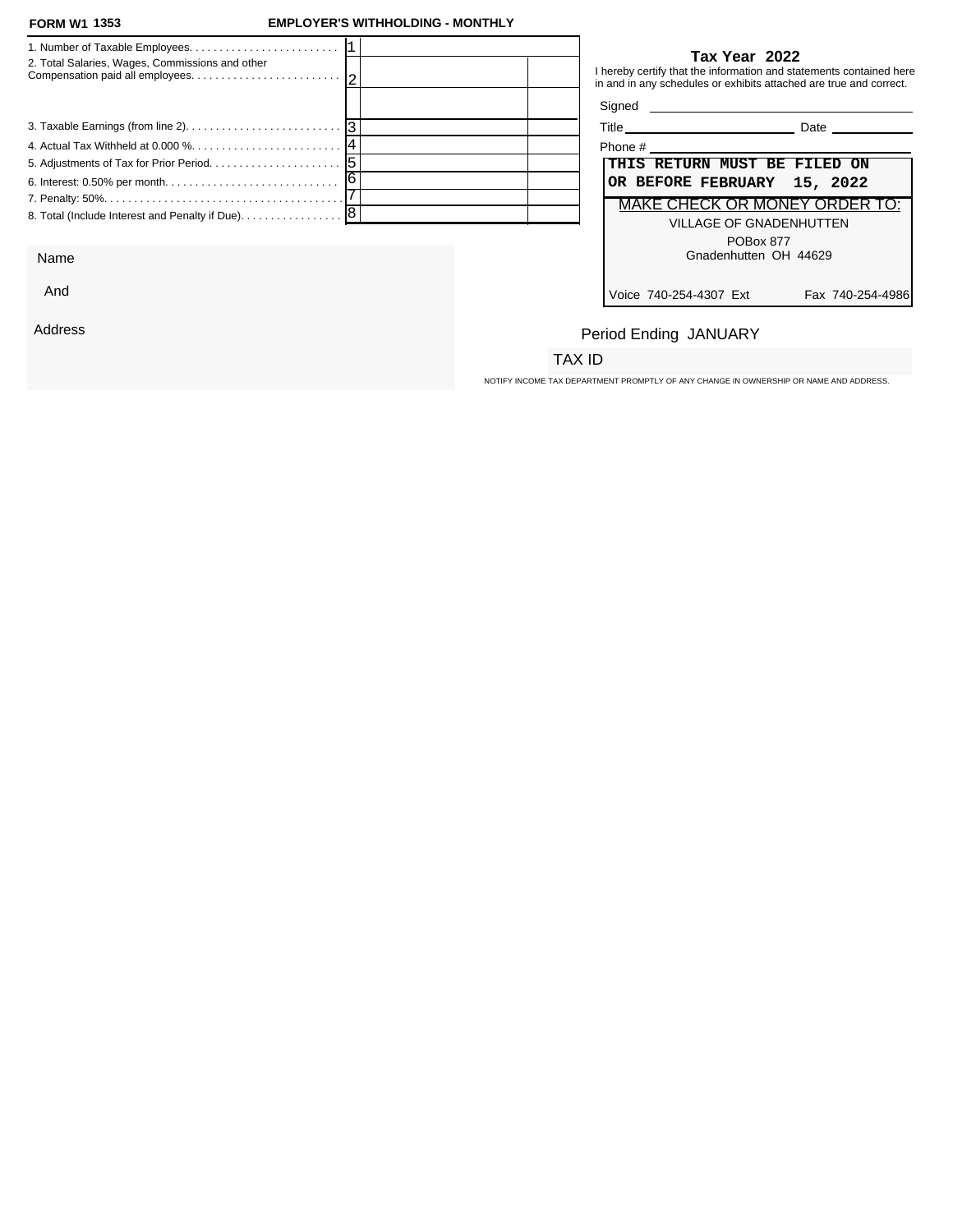Address

#### **FORM W1 EMPLOYER'S WITHHOLDING - MONTHLY**

| 2. Total Salaries, Wages, Commissions and other   | Tax Year 2022<br>I hereby certify that the information and statements contained here<br>in and in any schedules or exhibits attached are true and correct. |
|---------------------------------------------------|------------------------------------------------------------------------------------------------------------------------------------------------------------|
|                                                   | Signed <b>Signed</b>                                                                                                                                       |
|                                                   | Title Date Date                                                                                                                                            |
|                                                   | Phone # Phone # 2009                                                                                                                                       |
|                                                   | THIS RETURN MUST BE FILED ON                                                                                                                               |
|                                                   | OR BEFORE MARCH 15, 2022                                                                                                                                   |
|                                                   | <b>MAKE CHECK OR MONEY ORDER TO:</b>                                                                                                                       |
| 8. Total (Include Interest and Penalty if Due). 8 | <b>VILLAGE OF GNADENHUTTEN</b>                                                                                                                             |
|                                                   | POBox 877                                                                                                                                                  |
| Name                                              | Gnadenhutten OH 44629                                                                                                                                      |
| And                                               | Voice 740-254-4307 Ext<br>Fax 740-254-4986                                                                                                                 |

## Period Ending FEBRUARY

## TAX ID

NOTIFY INCOME TAX DEPARTMENT PROMPTLY OF ANY CHANGE IN OWNERSHIP OR NAME AND ADDRESS.

| <b>FORM W1 1353</b>                             | <b>EMPLOYER'S WITHHOLDING - MONTHLY</b> |                                                                                                                                                            |
|-------------------------------------------------|-----------------------------------------|------------------------------------------------------------------------------------------------------------------------------------------------------------|
| 2. Total Salaries, Wages, Commissions and other |                                         | Tax Year 2022<br>I hereby certify that the information and statements contained here<br>in and in any schedules or exhibits attached are true and correct. |
|                                                 |                                         |                                                                                                                                                            |
|                                                 |                                         | Title Date Date                                                                                                                                            |
|                                                 |                                         |                                                                                                                                                            |
|                                                 |                                         | THIS RETURN MUST BE FILED ON                                                                                                                               |
|                                                 |                                         | OR BEFORE APRIL 15, 2022                                                                                                                                   |
|                                                 |                                         | MAKE CHECK OR MONEY ORDER TO:                                                                                                                              |
|                                                 |                                         | <b>VILLAGE OF GNADENHUTTEN</b>                                                                                                                             |
|                                                 |                                         | POBox 877                                                                                                                                                  |
| Name                                            |                                         | Gnadenhutten OH 44629                                                                                                                                      |
| And                                             |                                         | Voice 740-254-4307 Ext<br>Fax 740-254-4986                                                                                                                 |
| Address                                         |                                         | Period Ending MARCH                                                                                                                                        |
|                                                 |                                         | TAX ID                                                                                                                                                     |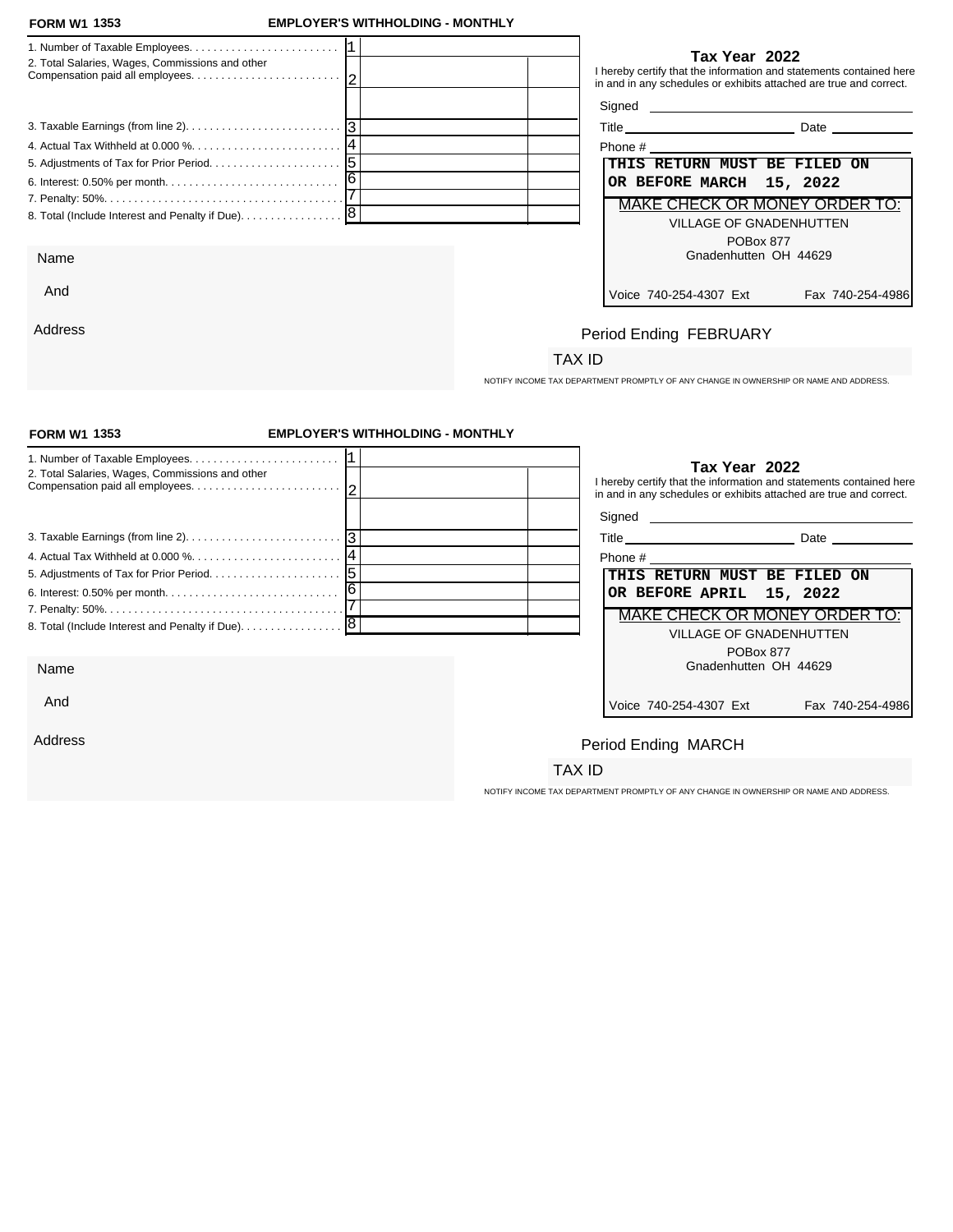## **FORM W1 EMPLOYER'S WITHHOLDING - MONTHLY**

| 2. Total Salaries, Wages, Commissions and other | Tax Year 2022<br>I hereby certify that the information and statements contained here<br>in and in any schedules or exhibits attached are true and correct. |
|-------------------------------------------------|------------------------------------------------------------------------------------------------------------------------------------------------------------|
|                                                 |                                                                                                                                                            |
|                                                 | Date and the state of the state of the state of the state of the state of the state of the state of the state o                                            |
|                                                 |                                                                                                                                                            |
|                                                 | THIS RETURN MUST BE FILED ON                                                                                                                               |
|                                                 | OR BEFORE MAY 15, 2022                                                                                                                                     |
|                                                 | <b>MAKE CHECK OR MONEY ORDER TO:</b>                                                                                                                       |
|                                                 | <b>VILLAGE OF GNADENHUTTEN</b>                                                                                                                             |
|                                                 | POBox 877                                                                                                                                                  |
| Name                                            | Gnadenhutten OH 44629                                                                                                                                      |
| And                                             | Voice 740-254-4307 Ext<br>Fax 740-254-4986                                                                                                                 |
| Address                                         | Period Ending APRII                                                                                                                                        |

# Period Ending APRIL

## TAX ID

NOTIFY INCOME TAX DEPARTMENT PROMPTLY OF ANY CHANGE IN OWNERSHIP OR NAME AND ADDRESS.

| <b>FORM W1 1353</b>                                                                             | <b>EMPLOYER'S WITHHOLDING - MONTHLY</b> |                                                                                                                                                                                    |
|-------------------------------------------------------------------------------------------------|-----------------------------------------|------------------------------------------------------------------------------------------------------------------------------------------------------------------------------------|
| 2. Total Salaries, Wages, Commissions and other                                                 |                                         | Tax Year 2022<br>I hereby certify that the information and statements contained here<br>in and in any schedules or exhibits attached are true and correct.<br>Signed <b>Signed</b> |
| 3. Taxable Earnings (from line 2). $\ldots$ . $\ldots$ . $\ldots$ . $\ldots$ . $\ldots$ . $ 3 $ |                                         |                                                                                                                                                                                    |
|                                                                                                 |                                         | Phone # Phone # 2009                                                                                                                                                               |
|                                                                                                 |                                         | THIS RETURN MUST BE FILED ON                                                                                                                                                       |
|                                                                                                 |                                         | OR BEFORE JUNE 15, 2022                                                                                                                                                            |
|                                                                                                 |                                         | MAKE CHECK OR MONEY ORDER TO:                                                                                                                                                      |
| 8. Total (Include Interest and Penalty if Due). [8]                                             |                                         | <b>VILLAGE OF GNADENHUTTEN</b>                                                                                                                                                     |
|                                                                                                 |                                         | POBox 877                                                                                                                                                                          |
| Name                                                                                            |                                         | Gnadenhutten OH 44629                                                                                                                                                              |
| And                                                                                             |                                         | Voice 740-254-4307 Ext<br>Fax 740-254-4986                                                                                                                                         |
| Address                                                                                         |                                         | Period Ending MAY                                                                                                                                                                  |
|                                                                                                 |                                         | TAX ID                                                                                                                                                                             |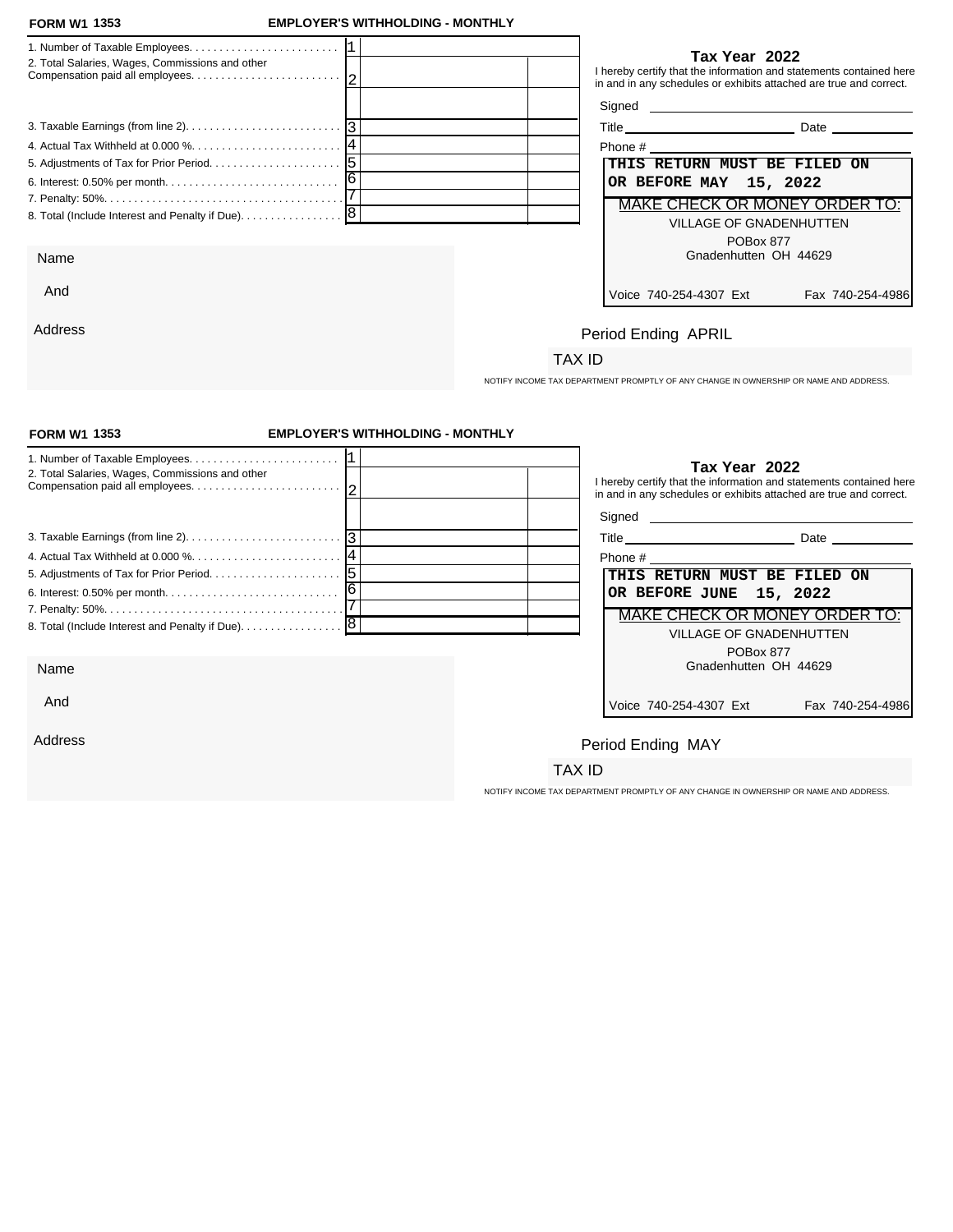## **FORM W1 EMPLOYER'S WITHHOLDING - MONTHLY**

| 2. Total Salaries, Wages, Commissions and other   |  | Tax Year 2022<br>I hereby certify that the information and statements contained here<br>in and in any schedules or exhibits attached are true and correct. |                  |
|---------------------------------------------------|--|------------------------------------------------------------------------------------------------------------------------------------------------------------|------------------|
|                                                   |  |                                                                                                                                                            |                  |
|                                                   |  | Title Date Date                                                                                                                                            |                  |
|                                                   |  |                                                                                                                                                            |                  |
|                                                   |  | THIS RETURN MUST BE FILED ON                                                                                                                               |                  |
|                                                   |  | OR BEFORE JULY 15, 2022                                                                                                                                    |                  |
|                                                   |  | MAKE CHECK OR MONEY ORDER TO:                                                                                                                              |                  |
| 8. Total (Include Interest and Penalty if Due). 8 |  | <b>VILLAGE OF GNADENHUTTEN</b>                                                                                                                             |                  |
|                                                   |  | POBox 877                                                                                                                                                  |                  |
| Name                                              |  | Gnadenhutten OH 44629                                                                                                                                      |                  |
| And                                               |  | Voice 740-254-4307 Ext                                                                                                                                     | Fax 740-254-4986 |
| Address                                           |  |                                                                                                                                                            |                  |
|                                                   |  | Period Ending JUNE                                                                                                                                         |                  |

# Period Ending JUNE

## TAX ID

NOTIFY INCOME TAX DEPARTMENT PROMPTLY OF ANY CHANGE IN OWNERSHIP OR NAME AND ADDRESS.

| <b>FORM W1 1353</b>                                                                             | <b>EMPLOYER'S WITHHOLDING - MONTHLY</b> |                                                                                                                                                            |
|-------------------------------------------------------------------------------------------------|-----------------------------------------|------------------------------------------------------------------------------------------------------------------------------------------------------------|
| 2. Total Salaries, Wages, Commissions and other                                                 |                                         | Tax Year 2022<br>I hereby certify that the information and statements contained here<br>in and in any schedules or exhibits attached are true and correct. |
|                                                                                                 |                                         |                                                                                                                                                            |
| 3. Taxable Earnings (from line 2). $\ldots$ . $\ldots$ . $\ldots$ . $\ldots$ . $\ldots$ . $ 3 $ |                                         | Date ______________                                                                                                                                        |
|                                                                                                 |                                         | Phone #                                                                                                                                                    |
|                                                                                                 |                                         | THIS RETURN MUST BE FILED ON                                                                                                                               |
|                                                                                                 |                                         | OR BEFORE AUGUST 15, 2022                                                                                                                                  |
|                                                                                                 |                                         | <b>MAKE CHECK OR MONEY ORDER TO:</b>                                                                                                                       |
|                                                                                                 |                                         | <b>VILLAGE OF GNADENHUTTEN</b>                                                                                                                             |
|                                                                                                 |                                         | POBox 877                                                                                                                                                  |
| Name                                                                                            |                                         | Gnadenhutten OH 44629                                                                                                                                      |
| And                                                                                             |                                         | Voice 740-254-4307 Ext<br>Fax 740-254-4986                                                                                                                 |
| Address                                                                                         |                                         | Period Ending JULY                                                                                                                                         |
|                                                                                                 |                                         | TAX ID                                                                                                                                                     |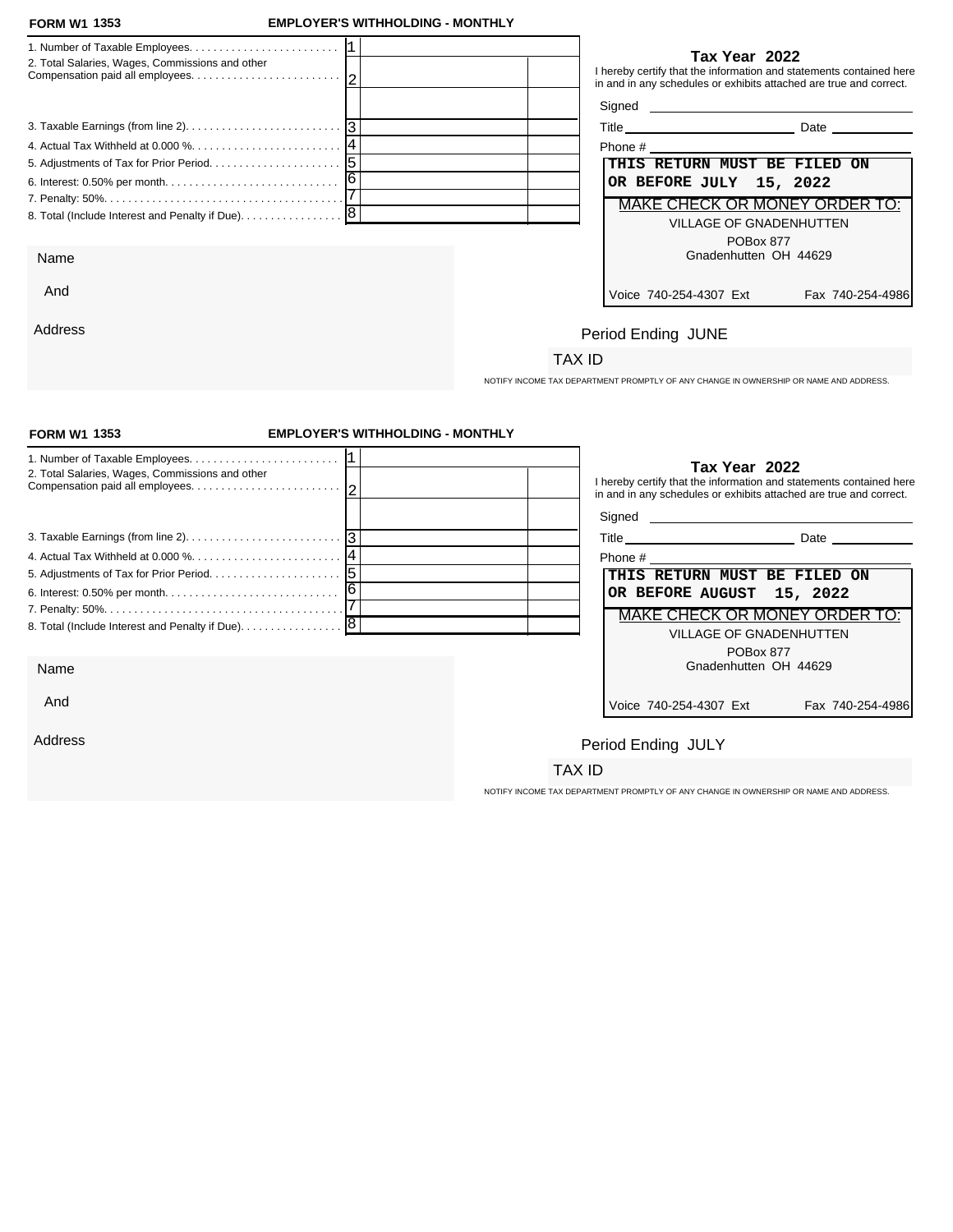Address

#### **FORM W1 EMPLOYER'S WITHHOLDING - MONTHLY**

| 2. Total Salaries, Wages, Commissions and other | Tax Year 2022<br>I hereby certify that the information and statements contained here<br>in and in any schedules or exhibits attached are true and correct. |
|-------------------------------------------------|------------------------------------------------------------------------------------------------------------------------------------------------------------|
|                                                 |                                                                                                                                                            |
|                                                 | Date __________                                                                                                                                            |
|                                                 |                                                                                                                                                            |
|                                                 | THIS RETURN MUST BE FILED ON                                                                                                                               |
|                                                 | OR BEFORE SEPTEMBER 15, 2022                                                                                                                               |
|                                                 | <b>MAKE CHECK OR MONEY ORDER TO:</b>                                                                                                                       |
|                                                 | <b>VILLAGE OF GNADENHUTTEN</b>                                                                                                                             |
| Name                                            | POBox 877<br>Gnadenhutten OH 44629                                                                                                                         |
| And                                             | Voice 740-254-4307 Ext<br>Fax 740-254-4986                                                                                                                 |

## Period Ending AUGUST

## TAX ID

NOTIFY INCOME TAX DEPARTMENT PROMPTLY OF ANY CHANGE IN OWNERSHIP OR NAME AND ADDRESS.

| <b>FORM W1 1353</b>                               | <b>EMPLOYER'S WITHHOLDING - MONTHLY</b> |                                                                                                                                                            |
|---------------------------------------------------|-----------------------------------------|------------------------------------------------------------------------------------------------------------------------------------------------------------|
| 2. Total Salaries, Wages, Commissions and other   |                                         | Tax Year 2022<br>I hereby certify that the information and statements contained here<br>in and in any schedules or exhibits attached are true and correct. |
|                                                   |                                         |                                                                                                                                                            |
|                                                   |                                         | Title Date Date                                                                                                                                            |
|                                                   |                                         |                                                                                                                                                            |
|                                                   |                                         | THIS RETURN MUST BE FILED<br>ON                                                                                                                            |
|                                                   |                                         | OR BEFORE OCTOBER 15, 2022                                                                                                                                 |
|                                                   |                                         | MAKE CHECK OR MONEY ORDER TO:                                                                                                                              |
| 8. Total (Include Interest and Penalty if Due). 8 |                                         | <b>VILLAGE OF GNADENHUTTEN</b>                                                                                                                             |
|                                                   |                                         | <b>POBox 877</b>                                                                                                                                           |
| Name                                              |                                         | Gnadenhutten OH 44629                                                                                                                                      |
| And                                               |                                         | Voice 740-254-4307 Ext<br>Fax 740-254-4986                                                                                                                 |
| Address                                           |                                         | Period Ending SEPTEMBER                                                                                                                                    |
|                                                   |                                         | TAX ID                                                                                                                                                     |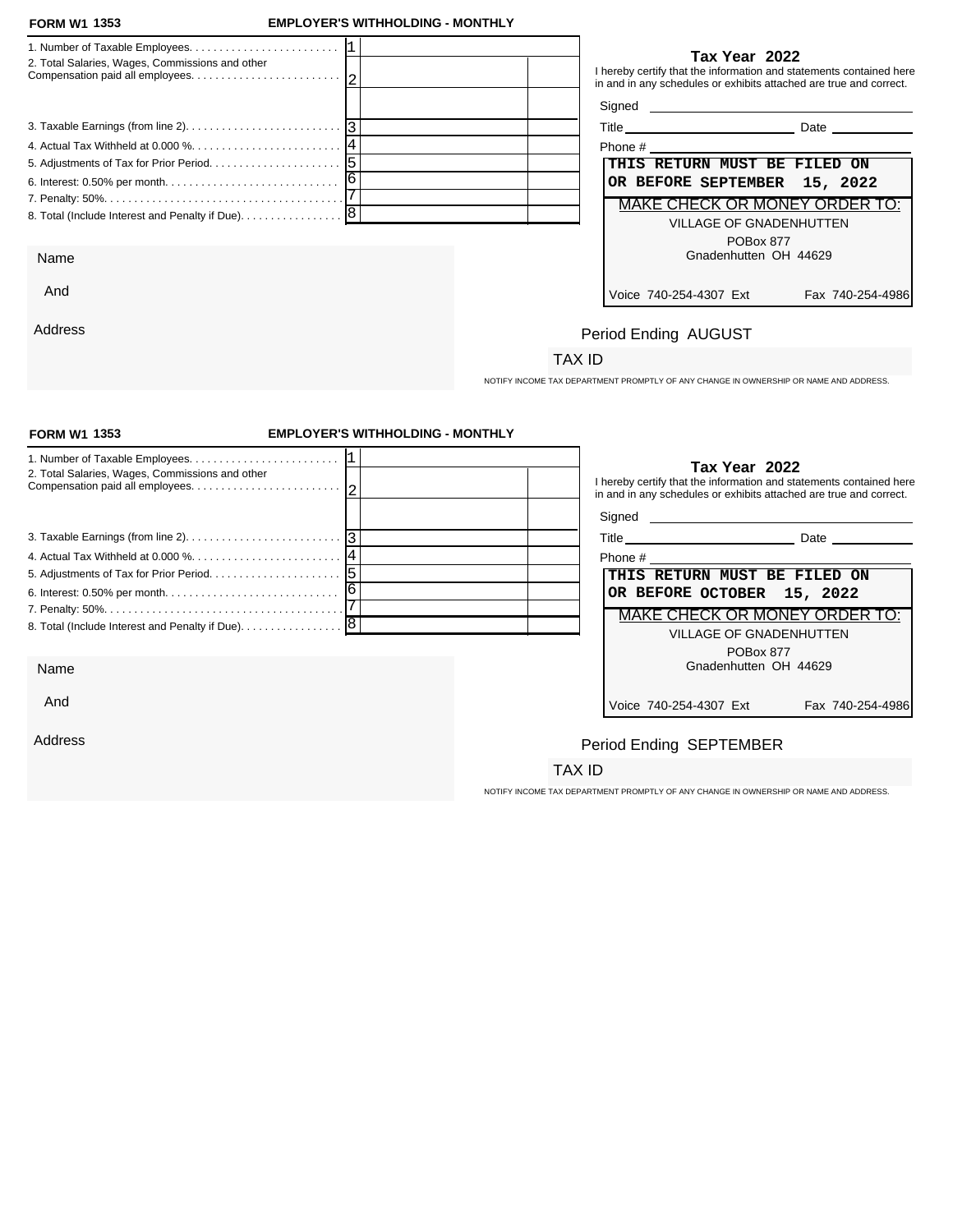Address

## **FORM W1 EMPLOYER'S WITHHOLDING - MONTHLY**

| <u>UINII II IUUU</u>                            |                                                                                                                                                            |
|-------------------------------------------------|------------------------------------------------------------------------------------------------------------------------------------------------------------|
|                                                 |                                                                                                                                                            |
| 2. Total Salaries, Wages, Commissions and other | Tax Year 2022<br>I hereby certify that the information and statements contained here<br>in and in any schedules or exhibits attached are true and correct. |
|                                                 | Signed <b>Signed</b>                                                                                                                                       |
|                                                 | Title Date Date                                                                                                                                            |
|                                                 |                                                                                                                                                            |
|                                                 | THIS RETURN MUST BE FILED ON                                                                                                                               |
|                                                 | OR BEFORE NOVEMBER 15, 2022                                                                                                                                |
|                                                 | MAKE CHECK OR MONEY ORDER TO:                                                                                                                              |
|                                                 | <b>VILLAGE OF GNADENHUTTEN</b>                                                                                                                             |
|                                                 | POBox 877                                                                                                                                                  |
| Name                                            | Gnadenhutten OH 44629                                                                                                                                      |
| And                                             | Voice 740-254-4307 Ext<br>Fax 740-254-4986                                                                                                                 |

# Period Ending OCTOBER

# TAX ID

NOTIFY INCOME TAX DEPARTMENT PROMPTLY OF ANY CHANGE IN OWNERSHIP OR NAME AND ADDRESS.

| <b>FORM W1 1353</b>                                                                             | <b>EMPLOYER'S WITHHOLDING - MONTHLY</b> |                                                                                                                                                            |                  |
|-------------------------------------------------------------------------------------------------|-----------------------------------------|------------------------------------------------------------------------------------------------------------------------------------------------------------|------------------|
| 2. Total Salaries, Wages, Commissions and other                                                 |                                         | Tax Year 2022<br>I hereby certify that the information and statements contained here<br>in and in any schedules or exhibits attached are true and correct. |                  |
|                                                                                                 |                                         |                                                                                                                                                            |                  |
| 3. Taxable Earnings (from line 2). $\ldots$ . $\ldots$ . $\ldots$ . $\ldots$ . $\ldots$ . $ 3 $ |                                         |                                                                                                                                                            |                  |
|                                                                                                 |                                         |                                                                                                                                                            |                  |
|                                                                                                 |                                         | THIS RETURN MUST BE FILED ON                                                                                                                               |                  |
|                                                                                                 |                                         | OR BEFORE DECEMBER 15, 2022                                                                                                                                |                  |
|                                                                                                 |                                         | MAKE CHECK OR MONEY ORDER TO:                                                                                                                              |                  |
|                                                                                                 |                                         | <b>VILLAGE OF GNADENHUTTEN</b>                                                                                                                             |                  |
|                                                                                                 |                                         | POBox 877                                                                                                                                                  |                  |
| Name                                                                                            |                                         | Gnadenhutten OH 44629                                                                                                                                      |                  |
| And                                                                                             |                                         | Voice 740-254-4307 Ext                                                                                                                                     | Fax 740-254-4986 |
| Address                                                                                         |                                         | Period Ending NOVEMBER                                                                                                                                     |                  |
|                                                                                                 |                                         | TAX ID                                                                                                                                                     |                  |